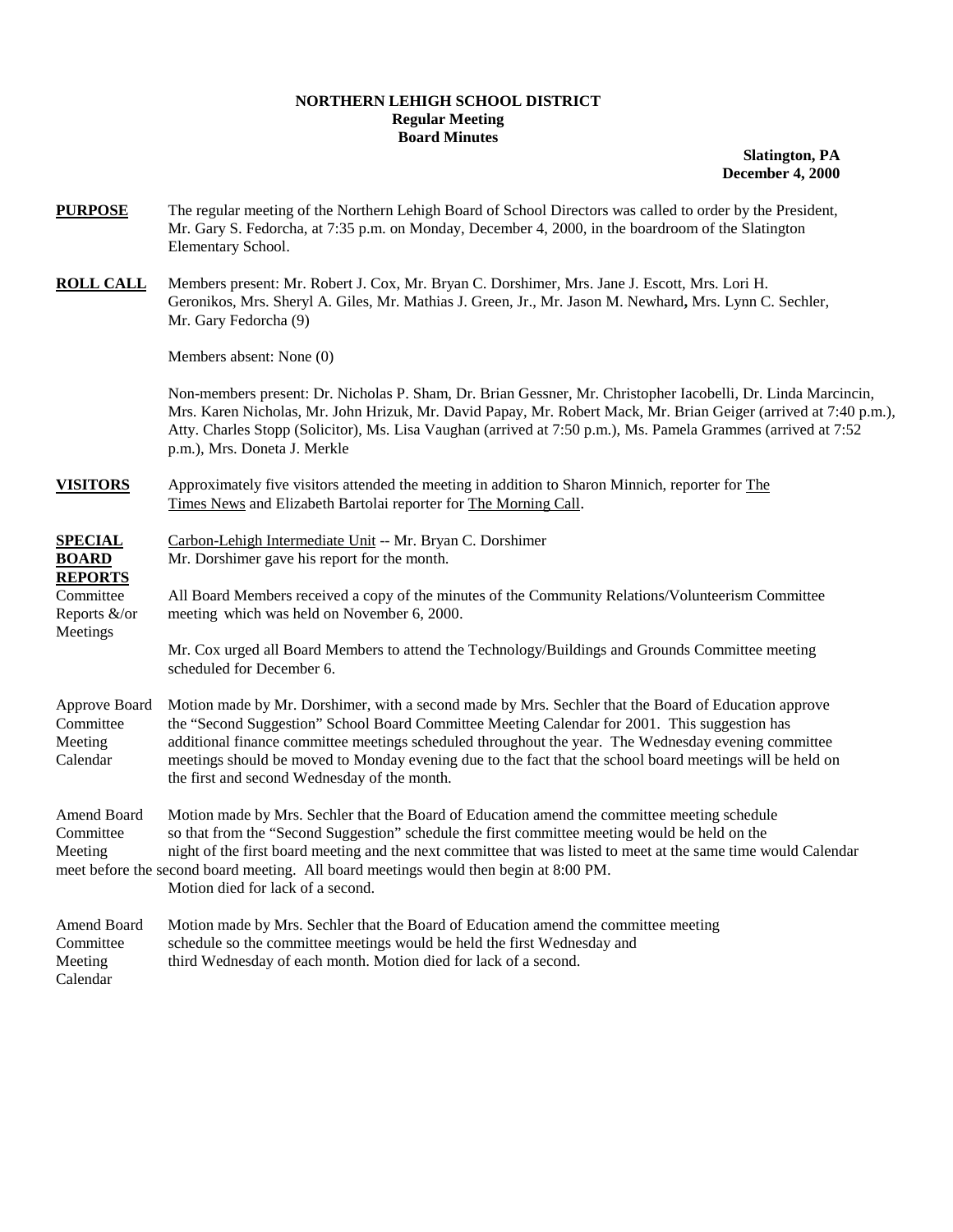| <b>Board Meeting</b>                                          | PAGE <sub>2</sub>                                                                                                                                                                                                                                                                                                                                                          | December 4, 2000 |
|---------------------------------------------------------------|----------------------------------------------------------------------------------------------------------------------------------------------------------------------------------------------------------------------------------------------------------------------------------------------------------------------------------------------------------------------------|------------------|
| Amend Board<br>Committee<br>Meeting<br>Calendar               | Motion made by Mr. Dorshimer, with a second made by Mr. Cox, that the Board of Education amend the<br>committee schedule to have the Policy/Education Committee meet the first Wednesday of the month before<br>the board meeting, and then allow the other committees to select a particular night (same night each month)<br>for the entire year to hold their meetings. |                  |
|                                                               | YEA:<br>Mr. Cox, Mr. Dorshimer, Mrs. Escott, Mrs. Geronikos, Mrs. Giles, Mr. Green<br>Mr. Newhard, Mrs. Sechler, Mr. Fedorcha (9)<br>NAY:<br>None $(0)$                                                                                                                                                                                                                    |                  |
| Community Rel.<br>Volunteerism<br>Committee<br>Meeting        | Motion made by Mr. Newhard, with a second made by Mrs. Sechler, that the Board of Education approve<br>to have the Community Relations/Volunteerism Committee meet on the second Wednesday of each month<br>before the board meeting.                                                                                                                                      |                  |
|                                                               | <b>ROLL CALL:</b><br>YEA: Mrs. Geronikos, Mr. Newhard, Mrs. Sechler (3)<br>NAY: Mrs. Escott, Mrs. Giles, Mr. Green, Mr. Cox, Mr. Dorshimer, Mr. Fedorcha (6)<br>Motion failed.                                                                                                                                                                                             |                  |
| Technology/<br>Buildings &<br>Grounds<br>Committee<br>Meeting | Motion made by Mr. Cox, with a second made by Mr. Dorshimer, that the Board of Education approve to<br>have the Technology/Buildings & Grounds Committee meet on the third Wednesday of each month<br>beginning at 6:30 PM.                                                                                                                                                |                  |
|                                                               | <b>ROLL CALL:</b><br>Mrs. Geronikos, Mr. Newhard, Mrs. Escott, Mrs. Giles, Mr. Green,<br>YEA:<br>Mr. Cox, Mr. Dorshimer, Mr. Fedorcha (8)<br>NAY:<br>Mrs. Sechler (1)<br>Motion carried.                                                                                                                                                                                   |                  |
| Finance<br>Committee<br>Meeting                               | Motion made by Mr. Dorshimer, with a second made by Mr. Cox, that the Board of Education approve to<br>have the Finance Committee meet on the first Monday of the month. In the ensuing discussion, it was<br>decided to table action on school board committee meetings, thus there was no vote on the motion.                                                            |                  |
| Table Comm-<br>ittee Meeting<br>Schedule                      | Motion made by Mr. Newhard, with a second by Mrs. Sechler, that the Board of Education table the school<br>board committee meeting schedule until the next meeting.                                                                                                                                                                                                        |                  |
|                                                               | YEA:<br>Mr. Cox, Mr. Dorshimer, Mrs. Escott, Mrs. Geronikos, Mrs. Giles, Mr. Green<br>Mr. Newhard, Mrs. Sechler, Mr. Fedorcha (9)<br>NAY:<br>None $(0)$                                                                                                                                                                                                                    |                  |
|                                                               | Legislative Report -- Mrs. Lori H. Geronikos<br>Mrs. Geronikos gave her report for the month and apprised the board of some items of interest she learned<br>at the county legislative meeting she attended.                                                                                                                                                               |                  |
|                                                               | Federal and Other Programs Update -- Dr. Nicholas P. Sham<br>Dr. Sham's report included the following:<br>The district did submit the grant application for the Digital Grass Roots Grant and also the<br>1.<br>Students Achieving Standards Grant.<br>He informed the board that material selection for math and language arts will begin in January<br>2.<br>2001.       |                  |
|                                                               | Superintendent's Report – Dr. Sham presented the Superintendent's Report in Dr. Koberlein's absence and<br>it consisted of the following:<br>The artwork displayed in the boardroom was from Mrs. Millen's sixth grade art classes.<br>1.<br>The budget process timeline for the 2001-2002 budget was distributed to all board members.<br>2.                              |                  |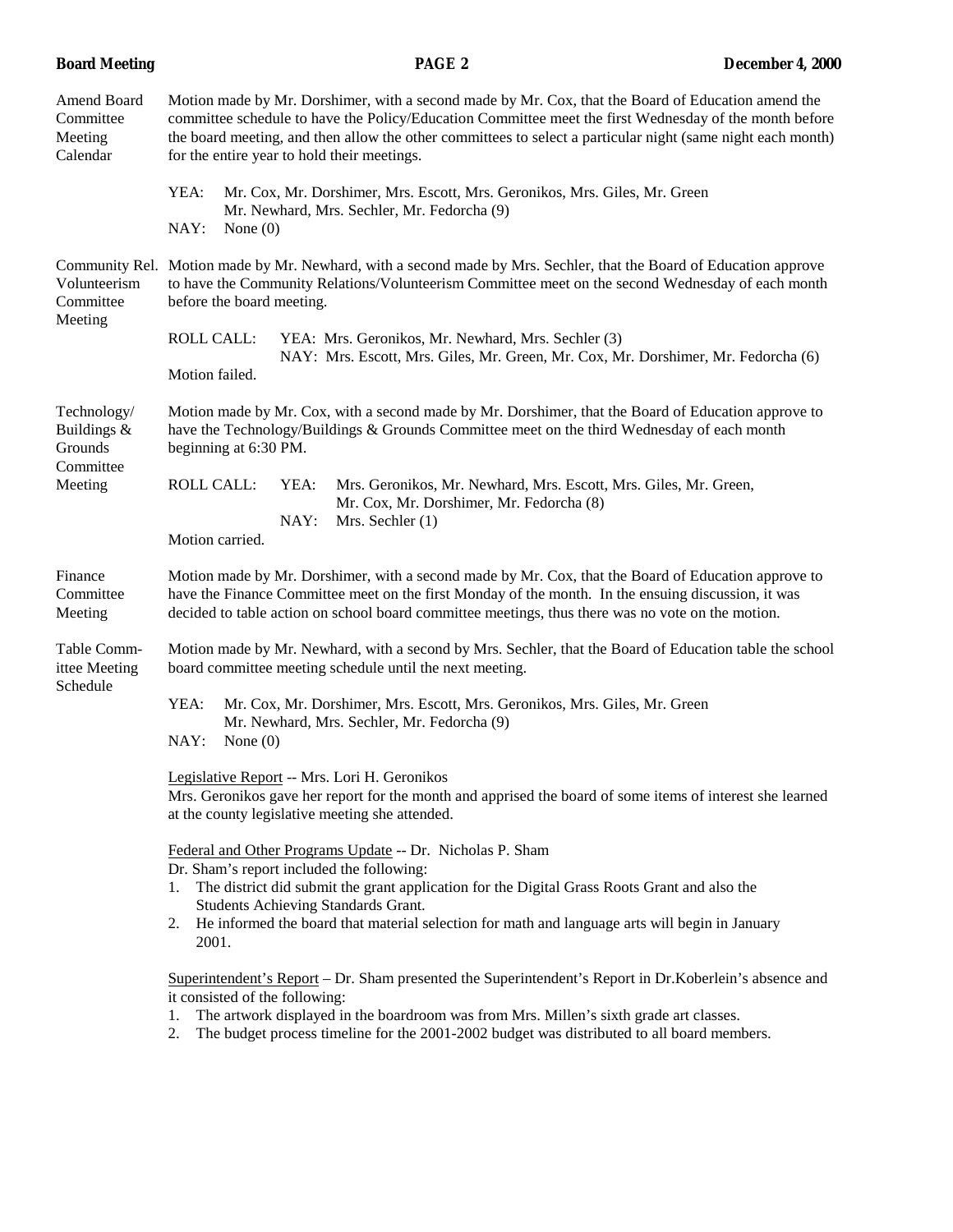**PERSONNEL** Motion made by Mr. Dorshimer, with a second made by Mr. Newhard, that the Board of Education approve

|                                                                      | the following personnel items:                                                                                                                                                                                                                                                                                                                                                                                                                                                                                                                      |                                                                                                                                                                                                                                                                        |  |  |
|----------------------------------------------------------------------|-----------------------------------------------------------------------------------------------------------------------------------------------------------------------------------------------------------------------------------------------------------------------------------------------------------------------------------------------------------------------------------------------------------------------------------------------------------------------------------------------------------------------------------------------------|------------------------------------------------------------------------------------------------------------------------------------------------------------------------------------------------------------------------------------------------------------------------|--|--|
| Change of<br>Classification<br>Non-Instruct-<br>Ional<br>Tamra Yesik | Tamra Yesik<br>From:<br>To:<br>Salary:<br><b>Effective Date:</b><br><b>Termination Date:</b>                                                                                                                                                                                                                                                                                                                                                                                                                                                        | Substitute Aide/Secretary<br>Temporary Support Staff - Business Office<br>To process Walnutport Tax Refunds.<br>\$8.38 Per Hour/6 1/2 Hrs. Per Day/5 Days Per Week<br>November 28, 2000<br>On or about March 1, 2001                                                   |  |  |
| Substitutes                                                          | Employ the following substitute teacher for the 2000-2001 school year at the substitute teacher rates<br>of \$70.00 for 1-10 non-consecutive days; \$80.00 for 11-20 non-consecutive days; and \$90.00 for $21+$<br>non-consecutive days:                                                                                                                                                                                                                                                                                                           |                                                                                                                                                                                                                                                                        |  |  |
|                                                                      |                                                                                                                                                                                                                                                                                                                                                                                                                                                                                                                                                     | Cathy M. Minnich - Mathematics -- Homebound Only                                                                                                                                                                                                                       |  |  |
| Unpaid<br>Volunteer<br>Swim<br>Coaches                               | Approve Mike Davis and Jere Schneck as unpaid volunteer swim coaches for the 2000-2001 school<br>year, effective immediately and continuing until the completion of the State Swimming Tournament,<br>or until Ian Vernon, Eric Vernon, Amanda Schneck, and Megan Schaeffer are no longer eligible to<br>compete in the 2001 State Tournament. These students will be participating in the District XI<br>Swimming Tournament and must have a coach or district official accompany them. It is understood<br>that there is no cost to the district. |                                                                                                                                                                                                                                                                        |  |  |
| Co-Curricular<br><b>Appointment For</b><br>2000-2001                 |                                                                                                                                                                                                                                                                                                                                                                                                                                                                                                                                                     | Senior High Musical - Nicholas J. Simons -- \$2425.00                                                                                                                                                                                                                  |  |  |
|                                                                      | YEA:<br>Mr. Cox, Mr. Dorshimer, Mrs. Escott, Mrs. Geronikos, Mrs. Giles, Mr. Green<br>Mr. Newhard, Mrs. Sechler, Mr. Fedorcha (9)<br>NAY:<br>None $(0)$                                                                                                                                                                                                                                                                                                                                                                                             |                                                                                                                                                                                                                                                                        |  |  |
| <b>POLICY</b>                                                        | Motion made by Mrs. Escott, with a second made by Mrs. Sechler, that the Board of Education<br>approve the following items listed under Policy:                                                                                                                                                                                                                                                                                                                                                                                                     |                                                                                                                                                                                                                                                                        |  |  |
| Conference                                                           | Approve the request of Susan Mendes to attend a Bureau of Education & Research conference in King of<br>Prussia on January 8, 2001. Expenses for this conference entitled "Practical Strategies to Help Special<br>Education Teachers Objectively Assess IEP Progress", include \$169.00 for registration, \$39.00 for travel, \$1.45<br>miscellaneous for a total cost of \$209.45 plus the cost of a substitute teacher for the day and will be paid for<br>through IDEA funds.                                                                   |                                                                                                                                                                                                                                                                        |  |  |
| Close High<br>School Awards<br>Account                               | Grant permission to the senior high to close the "High School Awards" account in the Northern<br>Lehigh High School Student Activities Fund. The money remaining in this account should be turned<br>over to the Northern Lehigh School District General Fund (High School Vending Machines).                                                                                                                                                                                                                                                       |                                                                                                                                                                                                                                                                        |  |  |
| Homebound<br>Instruction                                             | Grant homebound instruction to a $9th$ grade student, Student No. 04-04750, for five hours per week<br>effective December 4, 2000 and continuing until January 12, 2001.                                                                                                                                                                                                                                                                                                                                                                            |                                                                                                                                                                                                                                                                        |  |  |
| Marching Band<br>Trip                                                |                                                                                                                                                                                                                                                                                                                                                                                                                                                                                                                                                     | Grant permission to the Northern Lehigh High School Marching Band to conduct their annual Spring<br>trip. This year's trip to Washington, D.C. will be scheduled for Friday, March 30 and Saturday,<br>March 31, 2001. There is no cost to the district for this trip. |  |  |

# **POLICY (Con't.)**

Homebound Approve to enter into an agreement with Renewal Centers Teach Me Tutoring School in Quakertown, PA to Instruction provide educational services for a student, who resides in our district, for two hours and forty-five minutes per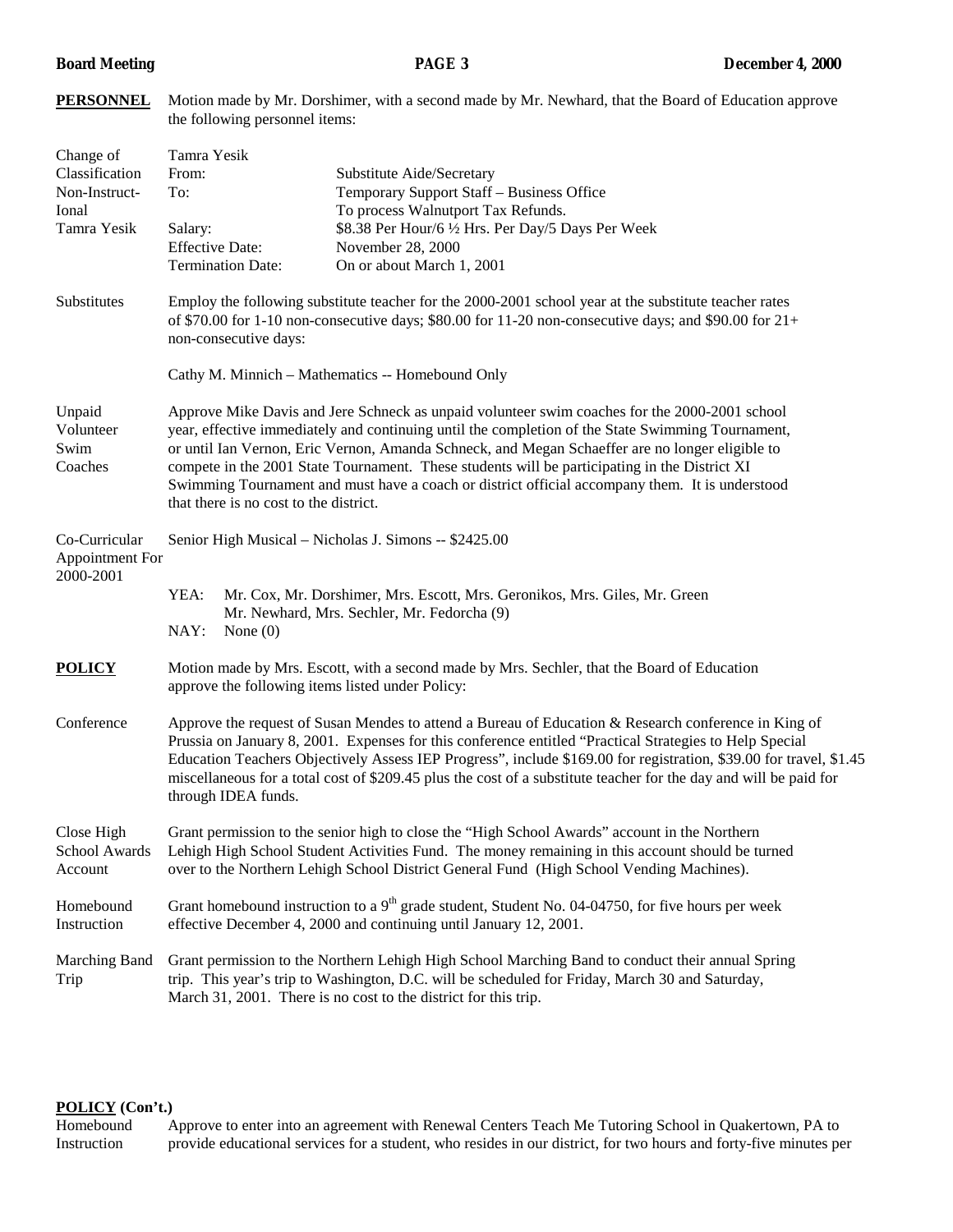|                                                                                 | day, five days a week, at a rate of \$30.00 per day, effective on or about December 5, 2000 and ending on or<br>about March 4, 2001.                                                                                                                                                                        |  |  |
|---------------------------------------------------------------------------------|-------------------------------------------------------------------------------------------------------------------------------------------------------------------------------------------------------------------------------------------------------------------------------------------------------------|--|--|
|                                                                                 | YEA:<br>Mr. Cox, Mr. Dorshimer, Mrs. Escott, Mrs. Geronikos, Mrs. Giles, Mr. Green<br>Mr. Newhard, Mrs. Sechler, Mr. Fedorcha (9)<br>NAY:<br>None $(0)$                                                                                                                                                     |  |  |
| Remove<br>From Table<br>To Discuss<br><b>NLHS Ski Club</b><br>Account           | Motion made by Mr. Green, with a second by Mr. Dorshimer, that the Board of Education approve to<br>remove from the table and open for discussion the request to close the Northern Lehigh High School<br>Student Activities Fund "Ski Club" account.                                                       |  |  |
|                                                                                 | YEA:<br>Mr. Cox, Mr. Dorshimer, Mrs. Escott, Mrs. Geronikos, Mrs. Giles, Mr. Green<br>Mr. Newhard, Mrs. Sechler, Mr. Fedorcha (9)<br>NAY:<br>None $(0)$                                                                                                                                                     |  |  |
| Maintain And<br>Keep Active<br><b>NLHS Ski</b><br>Club Account                  | Motion made by Mrs. Escott, with a second made by Mrs. Giles that the Board of Education approve<br>to maintain and keep active the Northern Lehigh High School Student Activities Fund "Ski Club" account.                                                                                                 |  |  |
|                                                                                 | YEA:<br>Mr. Cox, Mr. Dorshimer, Mrs. Escott, Mrs. Geronikos, Mrs. Giles, Mr. Green<br>Mr. Newhard, Mrs. Sechler, Mr. Fedorcha (9)<br>NAY:<br>None $(0)$                                                                                                                                                     |  |  |
| <b>OLD</b><br><b>BUSINESS</b><br>Reconsider<br>School Board<br>Meeting Night    | Motion made by Mrs. Sechler, with a second made by Mrs. Geronikos, that the Board of Education<br>reconsider the meeting night established for school board meetings for 2001 and move the meetings from<br>the first and second Wednesday of each month back to the first and second Monday of each month. |  |  |
|                                                                                 | <b>ROLL CALL:</b><br>YEA:<br>Mrs. Giles, Mr. Green, Mrs. Sechler, Mr. Cox, Mrs. Geronikos, Mr. Fedorcha,<br>Mrs. Escott (7)<br>NAY:<br>Mr. Newhard, Mr. Dorshimer (2)<br>Motion carried.                                                                                                                    |  |  |
| <b>NEW</b><br><b>BUSINESS</b><br><b>LCTI</b><br>Representative<br>One-Year Term | Motion made by Mrs. Geronikos to nominate Mrs. Lynn C. Sechler to serve as the Northern Lehigh School<br>District Lehigh Career & Technical Institute Joint Operating Committee representative for a one-year term<br>beginning January 2001.                                                               |  |  |
|                                                                                 | YEA:<br>Mr. Cox, Mr. Dorshimer, Mrs. Escott, Mrs. Geronikos, Mrs. Giles, Mr. Green<br>Mr. Newhard, Mrs. Sechler, Mr. Fedorcha (9)<br>NAY:<br>None $(0)$                                                                                                                                                     |  |  |
| <b>LCTI</b> Alternate<br>Representative<br>One-Year Term                        | Motion made by Mrs. Geronikos, with a second by Mr. Green, that the Board of Education appoint Mrs.<br>Sheryl A. Giles as the Alternate Representative to the Lehigh Career & Technical Institute Joint Operating<br>Committee for a one-year term beginning January 2001.                                  |  |  |
|                                                                                 | YEA:<br>Mr. Cox, Mr. Dorshimer, Mrs. Escott, Mrs. Geronikos, Mrs. Giles, Mr. Green<br>Mr. Newhard, Mrs. Sechler, Mr. Fedorcha (9)<br>NAY:<br>None $(0)$                                                                                                                                                     |  |  |

**FINANCIAL** Motion made by Mr. Cox, with a second made by Mr. Newhard, that the Board of Education approve the following financial items:

PC Abatements Approve to consider abatement of per capita taxes for the resident(s) that fall within the guidelines as listed.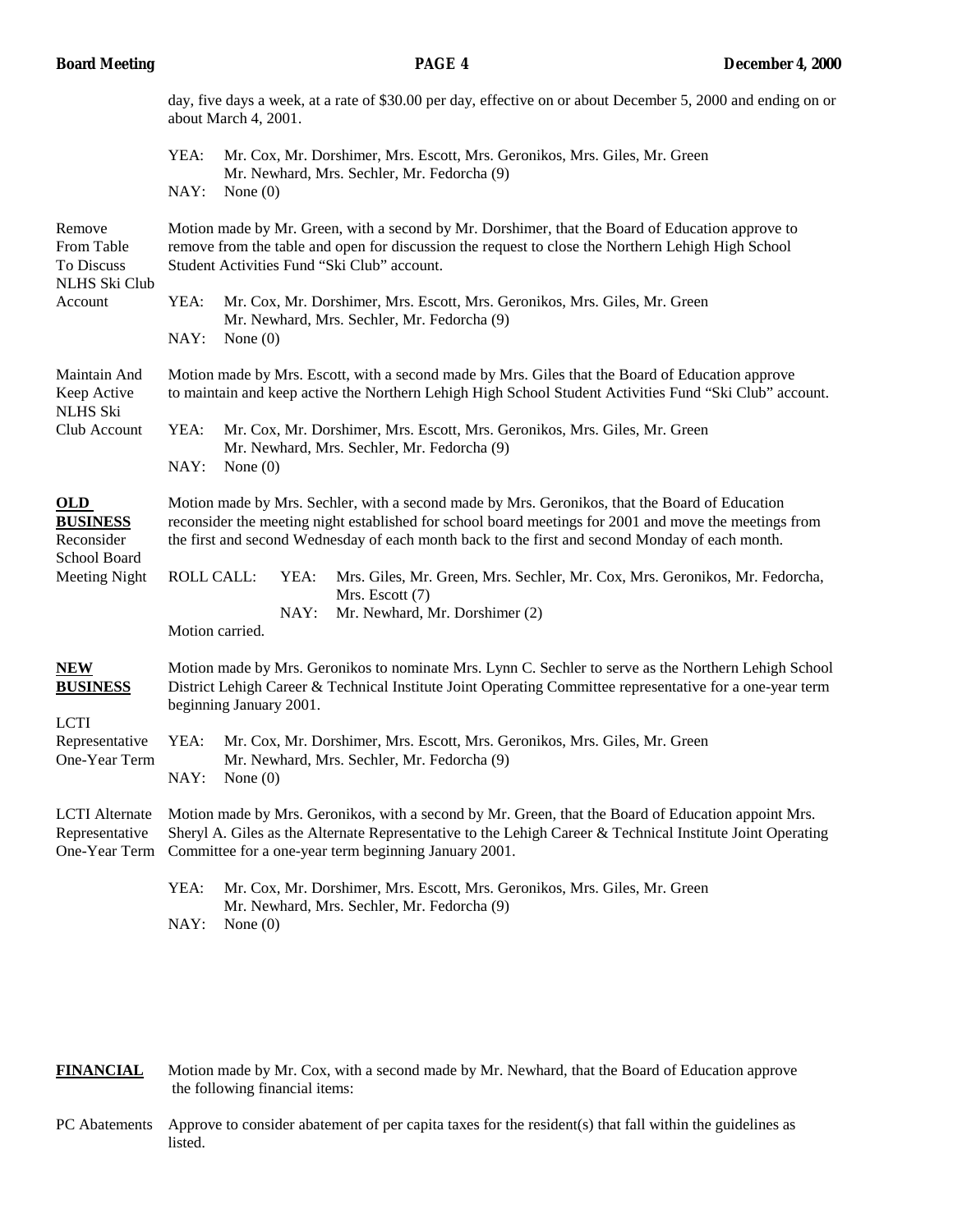| Portfolio<br>Summary                                | Approve the Arthurs Lestrange Cash Management Portfolio Summary for the month of October<br>2000.                                                                                                                                                                   |  |  |  |
|-----------------------------------------------------|---------------------------------------------------------------------------------------------------------------------------------------------------------------------------------------------------------------------------------------------------------------------|--|--|--|
| Construction<br><b>Bills</b>                        | Approve payment of construction bills for the senior high school, as presented.                                                                                                                                                                                     |  |  |  |
| Refund of<br>Real Estate<br>Tax                     | Approve the refund of the following 2000-2001 real estate tax as presented.<br>The assessment was reduced due to a decrease in lot size.                                                                                                                            |  |  |  |
|                                                     | Harold Christman<br>\$128.04<br>843 Washington Street, Walnutport, PA 18088<br>For                                                                                                                                                                                  |  |  |  |
|                                                     | Property located at 216 Cherry St., Slatington, PA                                                                                                                                                                                                                  |  |  |  |
|                                                     | YEA:<br>Mr. Cox, Mr. Dorshimer, Mrs. Escott, Mrs. Geronikos, Mrs. Giles, Mr. Green<br>Mr. Newhard, Mrs. Sechler, Mr. Fedorcha (9)<br>NAY:<br>None $(0)$                                                                                                             |  |  |  |
| <u>LEGAL</u>                                        | Motion made by Mr. Green, with a second made by Mr. Dorshimer, that the Board of Education<br>approve the following legal items:                                                                                                                                    |  |  |  |
| Appointment<br>Solicitor                            | Appoint the firm of Steckel and Stopp as solicitors for the Northern Lehigh School District for 2001<br>at a retainer fee of \$1750.00.                                                                                                                             |  |  |  |
| Adjust Mun-<br>icipal Rate<br>For Legal<br>Services | Approve to adjust the municipal rate for legal services conducted above and beyond the retainer fee<br>through Steckel & Stopp Law Offices from \$80.00 per hour to \$88.00 per hour, effective January<br>2001.                                                    |  |  |  |
|                                                     | YEA:<br>Mr. Cox, Mr. Dorshimer, Mrs. Escott, Mrs. Geronikos, Mrs. Giles, Mr. Green<br>Mr. Newhard, Mrs. Sechler, Mr. Fedorcha (9)<br>NAY:<br>None $(0)$                                                                                                             |  |  |  |
| <u>INFORM-</u><br><b>ATION</b>                      | All board members received copies of the minutes of the Carbon Lehigh Intermediate Unit Board of<br>Directors meeting held on October 16, 2000.                                                                                                                     |  |  |  |
| <u>RECOG-</u><br><b>NITION</b><br>OF GUESTS         | Sharon Minnich - asked if the board realized they approved committee meetings on Wednesday<br>evening prior to the board meeting and also approved a Technology/Buildings and Grounds<br>Committee meeting on the third Wednesday of the month.                     |  |  |  |
|                                                     | Janet Kern - As the NLEA President representing the teachers in the district, she expressed concern<br>about some of the statements made about the teaching staff and their lack of volunteer effort with<br>regard to the director of the school musical position. |  |  |  |
|                                                     | Rod Snyder – Asked if the board could update him with regard to Act 50.                                                                                                                                                                                             |  |  |  |

**ADJOURN-** Motion made by Mr. Dorshimer, with a second made by Mr. Cox that the regular meeting of the **MENT** Northern Lehigh Board of School Directors be adjourned at 9:00 p.m. YEA: Mr. Cox, Mr. Dorshimer, Mrs. Escott, Mrs. Geronikos, Mrs. Giles, Mr. Green

Mr. Newhard, Mrs. Sechler, Mr. Fedorcha (9) NAY: None (0)